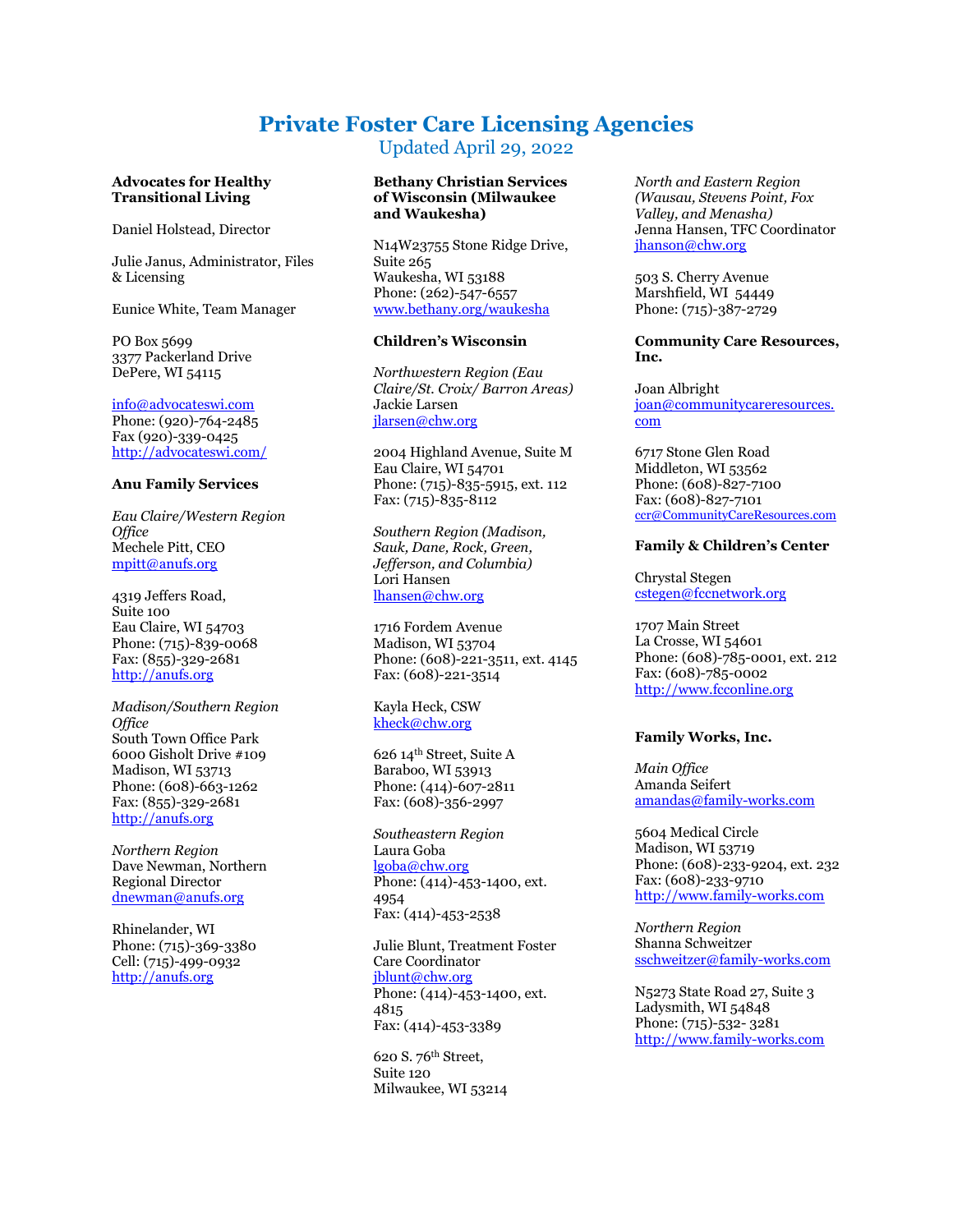# **Foundations Health & Wholeness**

Hiep Nguyen, Foster Care Director [hnguyen@wearefoundations.org](mailto:hnguyen@wearefoundations.org)

1061 W. Mason Street Green Bay, WI 54303 Phone: (920)-617-6759 Fax: (920)-617-6743 [www.wearefoundations.org](http://www.wearefoundations.org/)

*Greater Milwaukee Area* Alissa Getzin, Regional Director [agetzin@wearefoundations.org](mailto:agetzin@wearefoundations.org)

W177 N9856 Rivercrest Drive, Suite 104 Germantown, WI 53022 Phone: (414)-303-7240 Fax: (920)-617-6743 [www.wearefoundations.org](http://www.wearefoundations.org/)

*Fox Valley* Jess Drews, Regional Director [jdrews@wearefoundations.org](mailto:jdrews@wearefoundations.org)

446 N. Westhill Blvd., Suite A Appleton, WI 54914 Phone: (920)-606-9192 Fax: (920)-939-3007 [www.wearefoundations.org](http://www.wearefoundations.org/)

#### **Fresh Start Counseling Center, Inc.**

Shawn Robey [shawn@gofreshstart.us](mailto:shawn@gofreshstart.us)

1720 W. Florist Avenue, Suite 200 Glendale, WI 53209 Phone: (414)-351-1100 Fax: (414)-431-0831

#### **Harmony Social Services**

7431 W. Bradley Road Milwaukee, WI 53223-3339 Phone: (414)-354-9830 Fax: (414)-354-9845

#### **Hopeful Haven, Inc.**

Debi Moore

PO Box 1475 146 W. Arndt Street Fond du Lac, WI 54935 Phone: (920)-322-1467 Fax: (920)-322-1984 <http://www.hopefulhaven.org/>

#### **Kenosha Human Development Services**

Katie Meyer, BSW, Licenser/Recruiter-Specialized Foster Care [kmeyer@khds.org](mailto:kmeyer@khds.org)

5407 8th Street Kenosha, WI 53140 Phone: (262)-764-8555 Toll-Free: (800)-236-7188

# **La Causa**

Karen Steinbach, Director Phone: (414)-902-1564

5235 N. Ironwood Road Glendale, WI 53217 Phone: (414)-902-1500 [https://www.lacausa.org/progra](https://www.lacausa.org/programs/social-services-youth-programs) [ms/social-services-youth](https://www.lacausa.org/programs/social-services-youth-programs)[programs](https://www.lacausa.org/programs/social-services-youth-programs)

# **Lutheran Social Services of Wisconsin and Upper Michigan**

*Janesville & La Crosse* Monica Hinkle, MSW, CAPSW [monica.hinkle@lsswis.org](mailto:monica.hinkle@lsswis.org) Cell: (608)-445-6985 Office: (608)-752-7660, ext. 5115

*Eau Claire & Steven's Point*  Jade Downey, CSW [jade.downey@lsswis.org](mailto:jade.downey@lsswis.org)

120 S. Barstow Street Eau Claire, WI 54701 Cell: (715)-456-5706 Office: (715)-552-2443 Fax: (715)-833-9466

# **Macht Village Programs**

DeVante Blanks [blanks@machtvillage.com](mailto:blanks@machtvillage.com)

3310 Mid Valley Drive DePere, WI 54115 Phone: (920)-469-9646 Fax: (920)-469-9651

# **New Horizon Center**

Chantel Bowen, Director [newhorizoncb@gmail.com](mailto:newhorizoncb@gmail.com)

4200 North Holton Avenue, Suite 100 Milwaukee, WI 53202 Phone: (414)-962-4000 Fax: (414)-962-4003

## **New Vision Treatment Homes of Wisconsin**

Patricia Pedersen

1812 Brackett Avenue, Suite 2 Eau Claire, WI 54701 Phone: (715)-514-5505 Fax: (715)-514-5506

# **Norris, Inc.**

Teresa Cocker, MSW, CAPSW, Chief Program Officer [tcocker@norriscenter.org](mailto:tcocker@norriscenter.org)

W247 S10395 Center Drive Mukwonago, WI 53149 Phone: (262)-662-5900, ext. 867 [http://norriscenter.org.](http://norriscenter.org/) 

# **Oneida Ka'Ni Kuhli-Yo Family Center**

Jennifer Berg Hargrove, Coordinator [jhargrove@oneidanation.org](mailto:jhargrove@oneidanation.org)

2640 Westpoint Road PO Box 365 Green Bay, WI 54304 Phone: (920)-490-3790 Fax: (920)-490-3845

#### **Pillar & Vine**

Damian Lonnee, MSW, Executive Director [damian@pillarandvine.org](mailto:damian@pillarandvine.org)

Phone: (920)-346-5437 Fax: (920)-346-5440